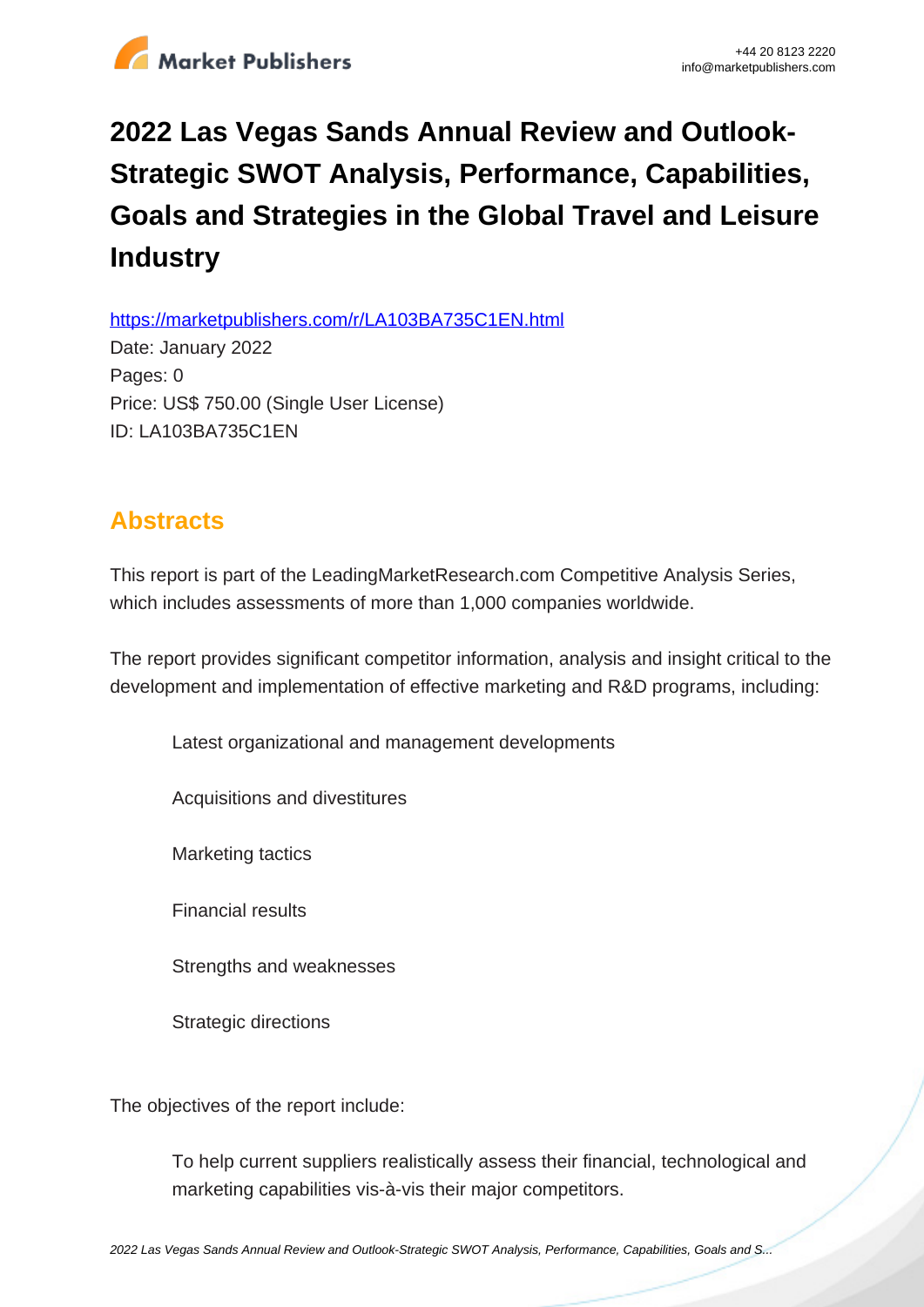

To assist potential market entrants in evaluating prospective acquisitions and joint venture candidates.

To complement the organizations' internal competitor information gathering efforts with objective analysis, data interpretation and insight.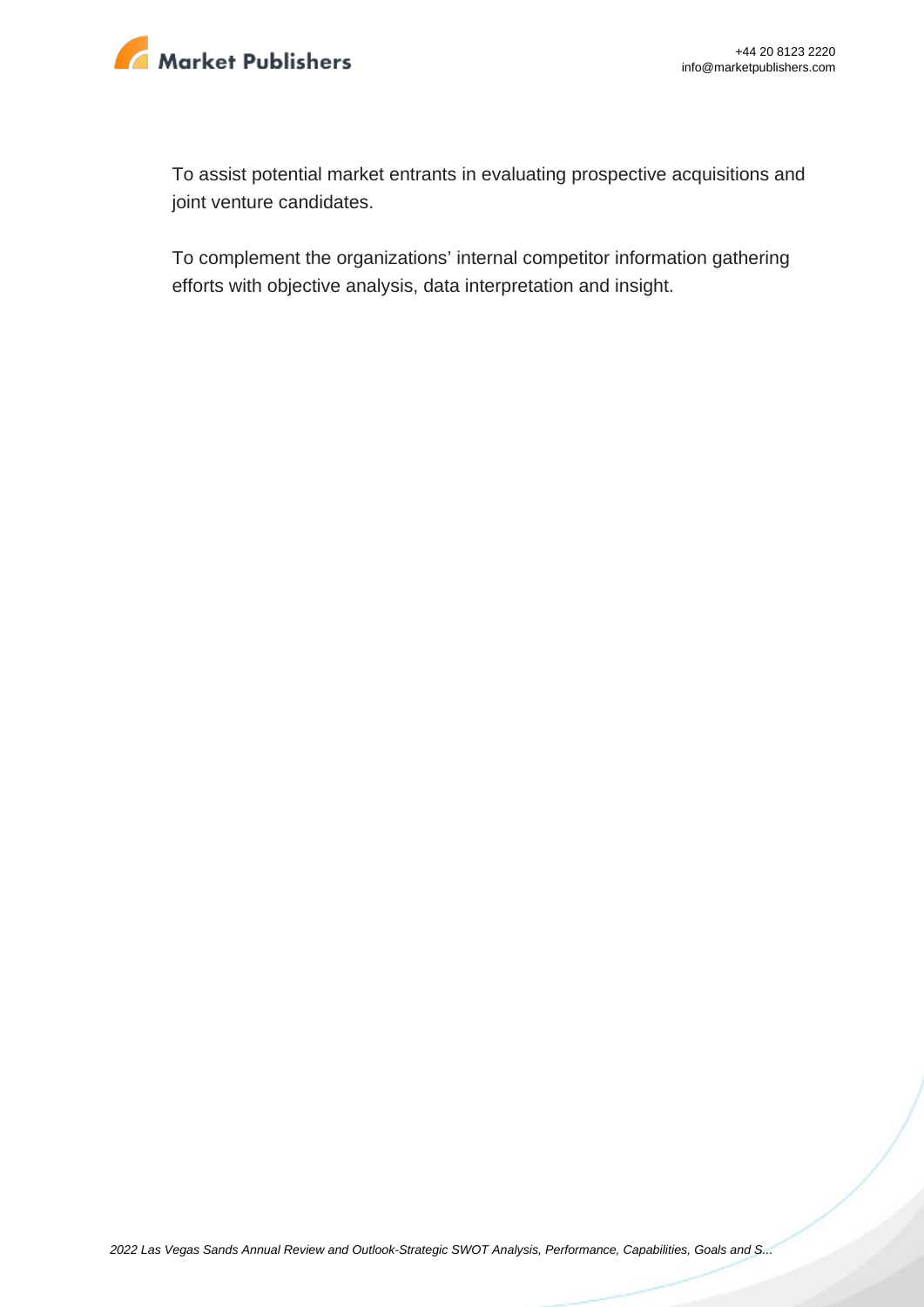

## I would like to order

Product name: 2022 Las Vegas Sands Annual Review and Outlook-Strategic SWOT Analysis, Performance, Capabilities, Goals and Strategies in the Global Travel and Leisure Industry Product link: [https://marketpublishers.com/r/LA103BA735C1EN.html](https://marketpublishers.com/report/services/travel-leisure/las-vegas-sands-annual-review-n-outlook-strategic-swot-analysis-performance-capabilities-goals-n-strategies-in-global-travel-n-leisure-industry.html) Price: US\$ 750.00 (Single User License / Electronic Delivery) If you want to order Corporate License or Hard Copy, please, contact our Customer Service: [info@marketpublishers.com](mailto:info@marketpublishers.com)

## Payment

To pay by Credit Card (Visa, MasterCard, American Express, PayPal), please, click button on product page [https://marketpublishers.com/r/LA103BA735C1EN.html](https://marketpublishers.com/report/services/travel-leisure/las-vegas-sands-annual-review-n-outlook-strategic-swot-analysis-performance-capabilities-goals-n-strategies-in-global-travel-n-leisure-industry.html)

To pay by Wire Transfer, please, fill in your contact details in the form below:

First name: Last name: Email: Company: Address: City: Zip code: Country: Tel: Fax: Your message:

\*\*All fields are required

Custumer signature

Please, note that by ordering from marketpublishers.com you are agreeing to our Terms & Conditions at<https://marketpublishers.com/docs/terms.html>

To place an order via fax simply print this form, fill in the information below and fax the completed form to +44 20 7900 3970